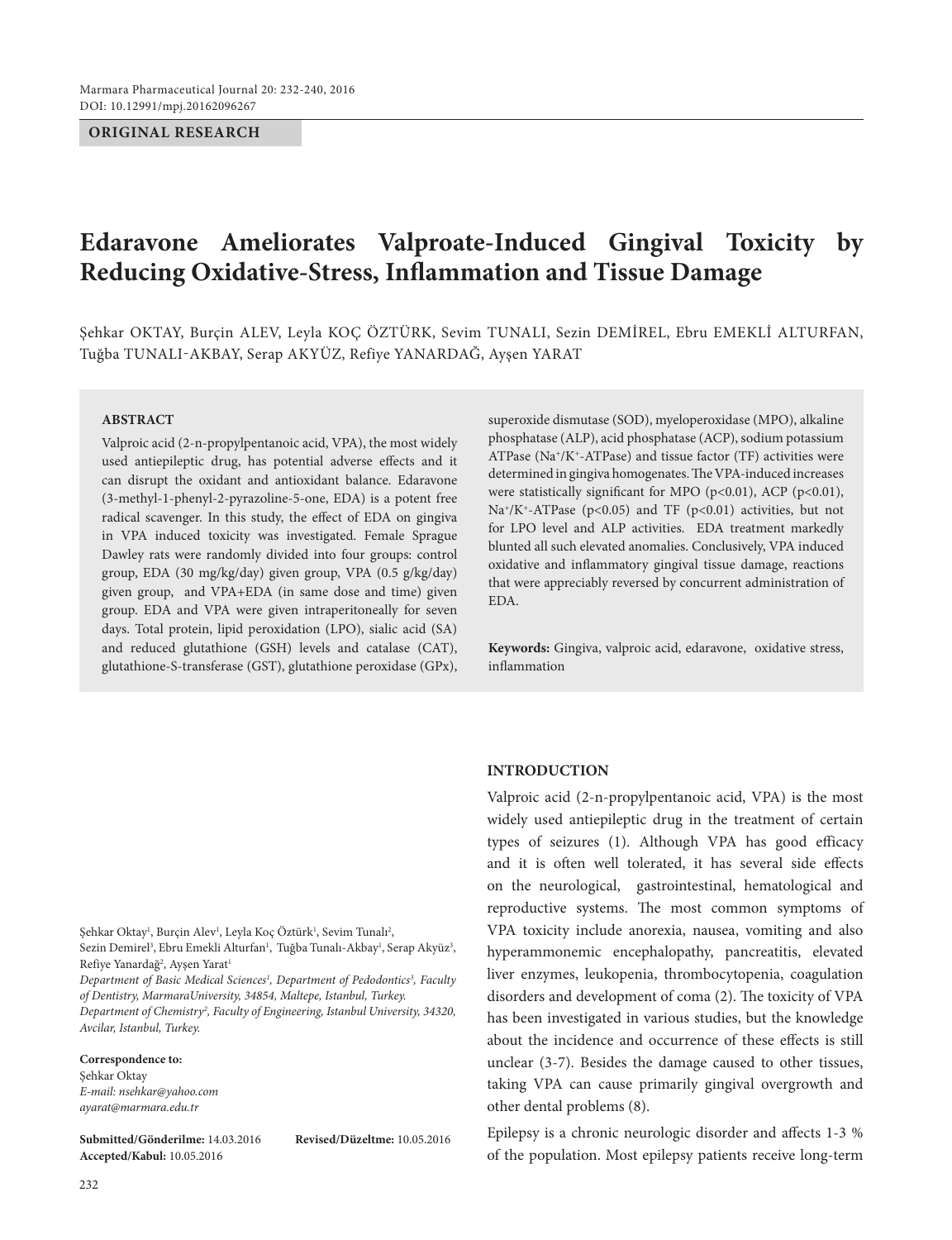anticonvulsant therapy and may require medications for other transient conditions on body. Both epilepsy and its medical management may affect oral health. Therefore, it is important to consider the adverse effects of anticonvulsant usage on tissues (9). Evidence suggests that the incidence of dental disease is increased in epileptic patients, thus they have tendency of dental disease and increased oral health needs. The positive correlation between severity of seizure and periodontal disease was shown in a study with refractory epilepsy patients (10).

Edaravone (3-methyl-1-phenyl-2-pyrazoline-5-one, EDA) is a potent free radical scavenger, and has been widely used to treat acute ischemic stroke. In experimental studies EDA has been suggested to show protective effects on inflammation and tissue damage by eliminating the deleterious effects of oxidants in various tissues (11-13). It acts as an antioxidant by quenching hydroxyl radicals and by preventing lipid peroxidation caused by hydroxyl radicals. In this study, the effect of EDA in VPA induced toxicity was investigated on gingiva by some biochemical parameters.

## **MATERIAL and METHODS**

All experimental protocols were approved by the Marmara University Animal Care and Use Committee (134.2013. mar). VPA (Merck, Germany) and EDA (Fluka, Switzerland) were dissolved in saline (0.9% NaCl) seperately. Thirty seven female Sprague Dawley rats were randomly divided into four groups as follows; Control group (n=8), EDA (30 mg/ kg/day) given group (n=8), VPA (0.5g/kg/day) given group  $(n=10)$ , VPA + EDA (in the same dose) given group  $(n=11)$ . VPA was given to the animals one hour later than the EDA administration everyday. EDA and VPA were administered to the experimental group intraperitoneally for 7 days. On the 8th day of the experiment, animals were fasted overnight and then sacrificed under anesthesia. Gingiva samples were homogenized in saline (0.9% NaCl) in a bowel filled ice cubes for 15 second at high speed by using by Ika- Werkrw-14 homogenizer to obtain 10% (w/v) homogenates. Oxidant and antioxidant parameters; lipid peroxidation (LPO) and reduced glutathione (GSH) levels, superoxide dismutase (SOD), glutathione-S-transferase (GST), catalase (CAT), glutathione peroxidase (GPx) and myeloperoxidase (MPO) activities, inflammation, bone resorption and thrombosis parameters; sialic acid (SA) levels, Na-K ATPase, alkalen phosphatase (ALP)-acide phosphatase (ACP), tissue factor (TF) activities were determined in gingiva homogenates.

# *Determination of total protein*

The method of Lowry (14) was used to determined total protein levels of gingiva samples. Briefly, alkali proteins are reacted with copper ions and then reduced by Folin reactive. The absorbance of the product was evaluated at 500 nm spectrophotometrically and calculated to express the results of the parameters per protein.

#### *Determination of LPO*

Malondialdehyte (MDA), results from LPO, was determined as thiobarbituric acid reactive substances by the method of Yagi (15). The extinction coefficient of  $1.56 \times 10^5$  M<sup>-1</sup>cm<sup>-1</sup> was used and LPO was expressed in terms of MDA equivalents as nmol MDA/mg protein.

## *Determination of GSH*

The method of Beutler (16) was used to determine GSH levels of gingiva samples. Metaphosphoric acid was used for protein precipitation and 5,5′-Dithiobis-2-nitrobenzoic was used for color development. For calculation, the extinction coefficient of  $1.36 \times 10^4$  M<sup>-1</sup> cm<sup>-1</sup> was used and results were expressed as mg GSH/g protein.

# *Determination of SOD activity*

The method based on the ability of SOD to increase the effect of riboflavin-sensitized photo-oxidation of o-dianisidine was used to determine SOD activities in gingiva samples. The absorbance of the product was measured in 460 nm spectrophotometrically. The net absorbance was calculated by measuring absorbances at 0 and 8<sup>th</sup> minutes of illumunation. The results were expressed as U/mg protein (17).

# *Determination of GST activity*

GST is an antioxidant enzyme that catalyzes the conjugation of GSH. The absorbance of the mixture is measured in 340 nm spectrophotometrically and GST activities were calculated by using the extinction coefficient of 9.6 mM-1 cm-1. Results were expressed as U/g protein (18).

## *Determination of CAT activity*

The method of Aebi (19) was used to determine CAT activities of gingiva samples. The method is based on converting hydrogen peroxide  $(\mathrm{H}_{2}\mathrm{O}_{2})$  to water by the effect of CAT. The absorbance was measured in 240 nm spectrophotometrically and results were expressed as U/mg protein.

## *Determination of GPx activity*

The method of Paglia and Valentine (20) was used to determine GPx activities of gingiva samples. Glutathione reductase reduced glutathione disulfide to GSH. During the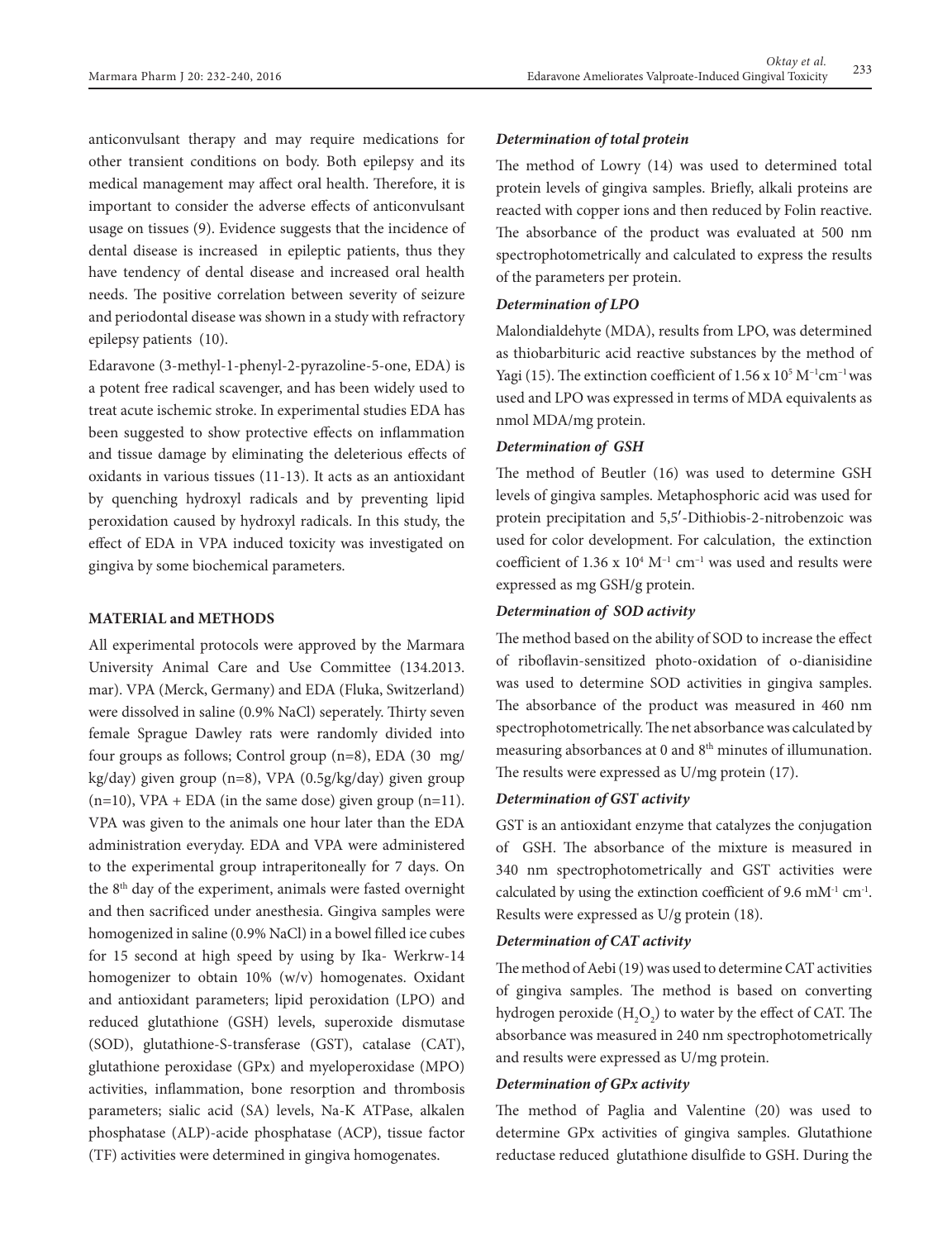oxidation of NADPH to NADP, the decreasing absrbance was measured in 366 nm spectrophotometrically. For calculation, the extinction coefficient of 6.22 mM-1cm-1 was used and results were expressed as U/g protein.

# *Determination of SA*

The method of Warren (21) was used to determine SA levels of gingiva samples. The hydrolysate was prepared by incubation of the homogenates with  $0.1N H_2SO_4$  at  $80°C$  for 1 hour. In concentrated phosphoric acid, SA is oxidized with sodium periodate and the product of periodate oxidation is coupled with thiobarbituric acid. The formed chromophore is extracted into cyclohexanone and the absorbances of gingiva samples were evaluated in 549 nm spectrophotometrically. The results were expressed as mg SA/g protein.

## *Determination of MPO activity*

The method of Wei and Frenke (22) was used to determine MPO activities of gingiva samples. The method contains a solution of homogenate, phenol,  $H_2O_2$  and 4-Aminoantipyrine. The change in absorbance of reaction mixture per minute at 460 nm was recorded. The results were expressed as U/g protein.

#### *Determination of ALP and ACP activity*

The method of Walter (23) was used to determine ALP and ACP activities of gingiva samples. Depending on the pH of the medium, ACP and ALP hydrolyze p-nitrophenyl phosphate to p-nitrophenol. The absorbances were measured in 405 nm spectrophotometrically and ALP and ACP activities were expressed as U/g protein.

## *Determination of Na+/K+-ATPase activity*

The method of Ridderstap (24) was used to determine Na+/K+-ATPase activities of gingiva samples. The reaction solution contained 5 mmol/L KCI, 150 mmol /L NaCl,  $2.5 \text{ mmol/L MgCl}_2$  and  $0.1 \text{ mmol/L EDTA}$  in 600 ml of 20 mmol/L imidazole buffer. 0,5 ml of ghost suspension was added and the mixture was placed for incubation in 37<sup>0</sup> for 10 min. Adding 0.1 ml of 2.5 mmol/L disodium ATP was started the reaction. After 1 h, the tubes were cooled and 1ml of 15% trichloroacetic acid was added to stop the reaction. Na+K+ ATPase activities were expressed as mmol Pi/ mg protein per hour.

#### *Determination of TF activity*

The method of Quick (25) was used to determine TF activities

of gingiva samples. Pooled plasma collected from healthy subjects was used. The reagents were brought to 37ºC which was the reaction temperature. 0.1 ml tissue homogenate with 0.1 ml of 0.02 M CaCl, was mixed and by adding of 0.1 ml of plasma the clotting reaction being started. Since the clotting time is inversely proportional to the TF activity, the lengthening of the clotting time is a manifestation of decreased TF activity.

# **STATISTICS**

All statistical analyses were performed using SPSS 15.0 (Statistical Package for the Social Sciences) Software program. Results were expressed as mean  $\pm$  standart error of the mean (SEM). Groups of data were compared using ANOVA followed by Tukey's multiple comparison tests. p <0.05 values were regarded as significant.

#### **RESULTS**

#### *Oxidant and antioxidant parameters*

The increase in LPO levels of the VPA group was not statistically significant (Fig.1A). There was a tendency towards decreased antioxidant status in VPA group as evidenced by unsignificant decreases in GSH levels, SOD, CAT, GPx activities compared to controls (Fig.1B,1C,1E,1F). GST activities decreased significantly  $(p<0.01)$  in VPA group compared with the control group (Fig.1D). EDA was also increased GSH levels, SOD, GST, CAT, GPx activities and decreased LPO levels unsignificantly (Fig. 1A, 1B,1C,1D,1E, 1F) .

#### *Inflammation, bone resorption and thrombosis parameters*

The VPA-induced increases were statistically significant for MPO (p<0.01) (Fig.2A), ACP (p<0.01) (Fig.2B), Na+/ K<sup>+</sup>-ATPase (p<0.05) (Fig.2C) and TF (p<0.01) (Fig.2D) activities, but not for SA levels (Fig.2E) and ALP activities (Fig.2F) compared to control group. EDA treatment markedly blunted all such elevated anomalies. TF activity was expressed as seconds. Shorthened clot formation time shows increased TF activity. EDA treatment caused to significant decreases in MPO (p<0.01) (Fig.2A), ACP (p<0.01) (Fig.2B), Na<sup>+</sup>/K<sup>+</sup>-ATPase (p<0.05) (Fig.2C) and TF activities (p<0.01) (Fig.2D) in VPA group. EDA was also decreased SA and ALP levels unsignificantly (Fig.2E and Fig.2F).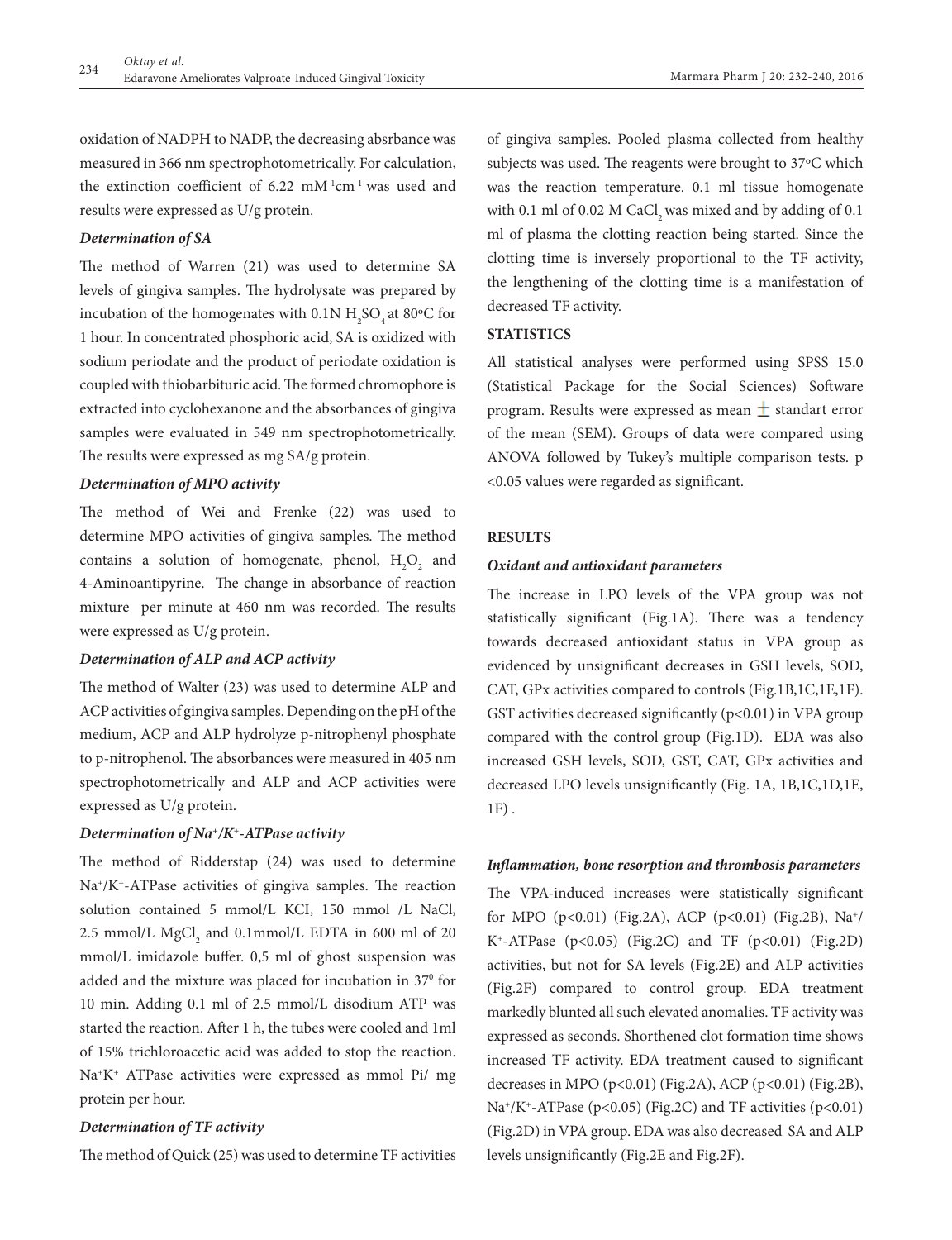

**Figure 1.** Oxidant and antioxidant parameters in four groups.

Values are given as mean±standard error, C: Control group; EDA: Edaravone given group; VPA: Valproic acid given group; VPA+EDA: Valproic acid and edaravone given group; P:protein; LPO: lipid peroxidation; GSH: glutathione; SOD: superoxide dismutase; GST: glutathione-S-transferase; CAT: catalase; GPx: glutathione peroxidase.

\*\*p<0.01 significantly different from group C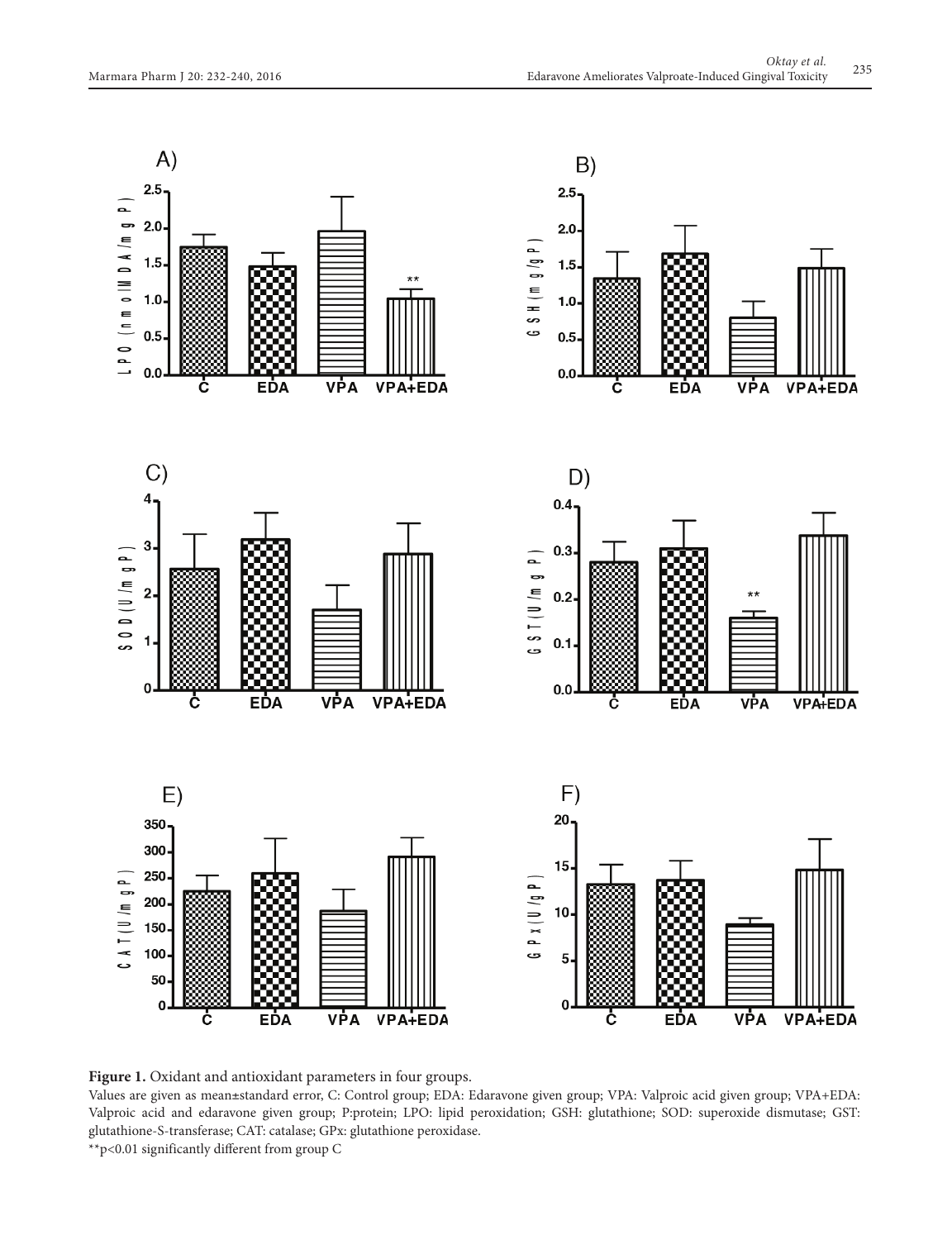

**Figure 2.** Inflammation, bone resorption and thrombosis parameters in four groups.

Values are given as mean±standard error, C: Control group; EDA: Edaravone given group; VPA: Valproic acid given group; VPA+EDA: Valproic acid and edaravone given group; P:protein; MPO: myeloperoxidase; ACP: acid phosphatase; Na+/K+ATPase: sodium-potasium ATPase; TF: tissue factor (the lengthening of the clotting time is a manifestation of decreased TF activity); SA: sialic acid and ALP: alkalen phosphatase.

\*p<0.05 , \*\*p<0.01 significantly different from group C; °p<0.05, °°p<0.01 significantly different from group EDA; +p<0.05, ++p<0.01 significantly different from group VPA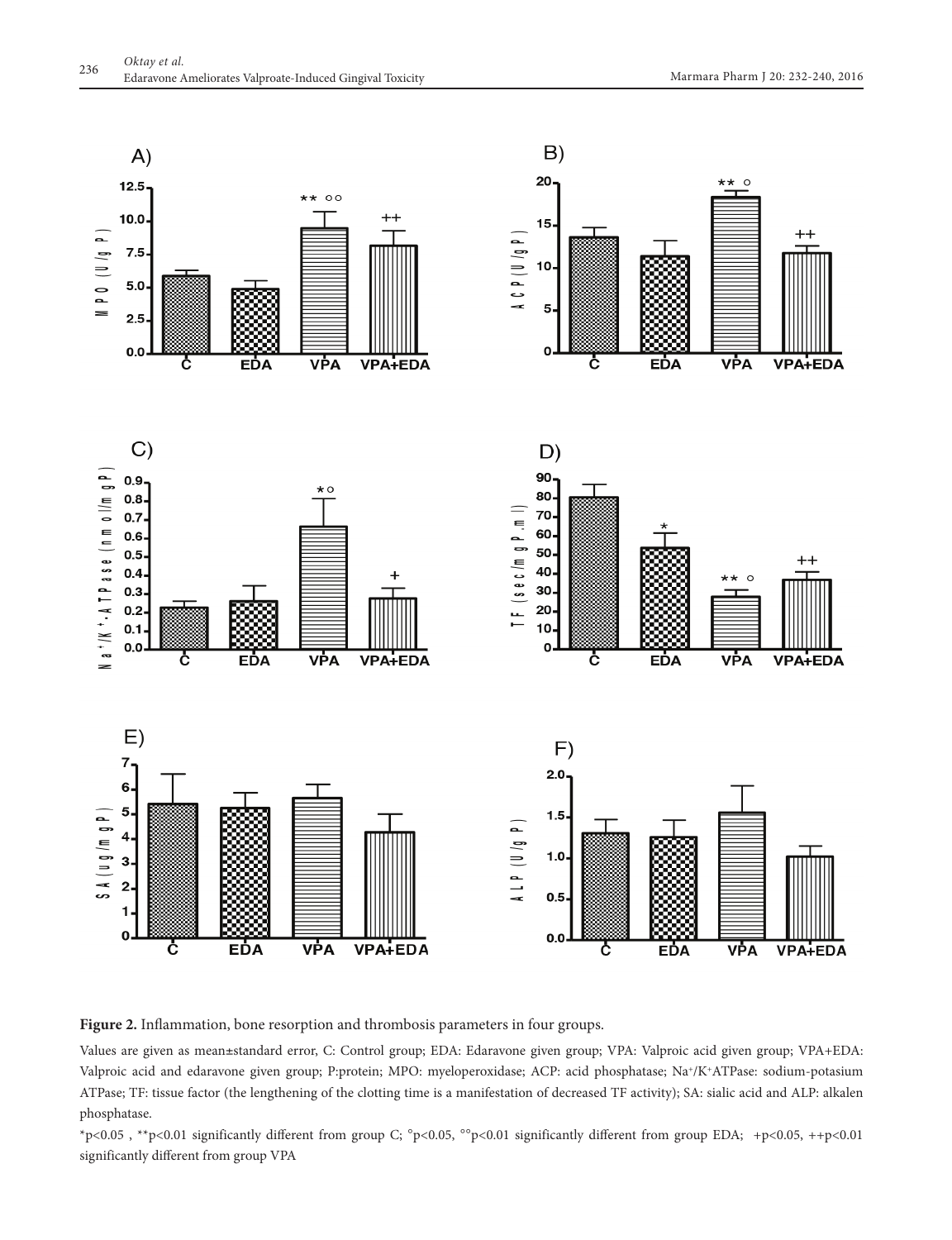# **DISCUSSION**

VPA is still the broadest spectrum used in antiepileptic drugs for all types of seizures in children and adults, although serious complications may occur in some patients due to toxic side effects of VPA. Gingival enlargement is highly seen in patients with gingivitis and periodontal diseases and is a common adverse effect of drugs such as calcium channel blockers, anti-convulsants, and immunosuppresants. Sodium valproate induced gingival enlargement in a patient with preexisting chronic periodontitis has been reported (26). Twenty two months old child suffering from gingival enlargement following intake of sodium valproate has been reported (27). The assosiacion between chronic carbamazepine, valproic acid and phenytoin medication on the periodontal condition in epileptic children and adolescents was studied and it was reported that the gingival and sulcus bleeding indices were higher in epileptics than in controls, gingival enlargement was also found in 30% of the epileptic patients (28). In the study of Gurbuz and Tan, epileptic children have been shown to possess mental and motor deficits and also these patients were at risk for oral health due to side effects of anticonsulvant treatment. The dental conditions of epilepsy patients were significantly worse than non-epileptic age-matched groups. Furthermore, poorly controlled epilepsy patients had worse oral health compared to patients who had better controlled epilepsy (29).

Disrupted balance between oxidants and antioxidants cause oxidative stress, which results in the activation of antioxidant system to neutralize the toxicity in the cell. But excessive production of reactive oxygen species (ROS) leads to depletion of antioxidant enzymes, such as SOD, GST, CAT and GPx. These enzymes are part of protection system of the organism against harmful effects of ROS by detoxify peroxides. Antiepileptic drugs increase ROS by several mechanism and cause some damages in certain tissues (2,30,31). In our previous study, significantly decreased GST activities and also, although the results were unsignificant, decreased SOD, CAT and GPx activities were found in the intestinal tissues of VPA group compared to controls (12). The results of this study were consisted with the previous studies related with the VPA toxicity (32-35). GSH is an effective nonenzymatic antioxidant factor in defence system. Although the result was unsignificant, decreased GSH level was found in VPA treated group compared to controls. Reduced capacity of defence system may be a result of decreased levels of antioxidants in gingival tissue. Elevation in LPO levels was frequently seen in VPA treatment (7,30,35,36), which is an evidence of disruption of oxidant-antioxidant balance and

reduced antioxidant defence by peroxides. In the present study, although unsignificantly, increased LPO levels were found in VPA group compared to controls. Edaravone was an effective agent in eliminating the deleterious effects of VPA by increasing antioxidants. Unsignificantly decreased LPO levels and increased GSH levels and SOD, GST, CAT, GPx activities were found in edaravone given VPA groups compared to VPA group. Unsignificant LPO and GSH results may be related with the dose of VPA for the induction of damage in gingival tissue.

SA is a member of neuraminic acid derivatives and plays a crucial role in metabolic events. Increased levels of SA is known as an inflammation marker due to increased levels of sialylated acute-phase glycoprotein (37). MPO is an enzyme found in polymorphonuclear leucocytes and also used as a marker in inflammation. Anticonvulsant drugs may directly influence gingival connective tissues by stimulating an increase in number of gingival fibroblasts and production of connective tissue matrix (38). The inflammation causing the changes in the gingival tissues influence the interaction between drug and fibroblastic activity. Epithelial width, odema, infiltrates of lymphocytes and plasma cells were reported (38). In the present study, increased SA level in VPA group may be a protection way of gingival tissue and significantly increased MPO activity is an evidence of damaged gingival tissue by VPA caused inflammation. Oxidative damage, in turn, leads to the generation of oxidized molecules, which are bioactive and induce inflammation. There is a relationship between oxidative damage and inflammation in several stages during the pathogenesis of many diseases. The antioxidant effect of EDA and following decreasing of inflammation may cause the decrease in SA levels and MPO activities in VPA group.

Epilepsy patients are at risk of fracture due to enzyme-inducing antiepileptic drugs. These drugs alter the metabolism and cause osteopenia and osteomalacia by leading clearance of vitamin D (29). Anticonvulsant drugs cause changes in bone metabolism and calcium levels and these drugs may lead to a decrease in bone mass (39). In previous studies increased ALP activities were reported in serum and different tissues (40,41). Consistent with these results, unsignificantly increased ALP activity was found in VPA group compared to controls. ALP, which is an important enzyme for calcification and altered activities can be useful to detect inflammation. Edaravone administration reduced ALP activity in VPA group in this study. As VPA has been shown to alter bone and calcium metabolism, the patients using VPA may have special dental needs during treatment.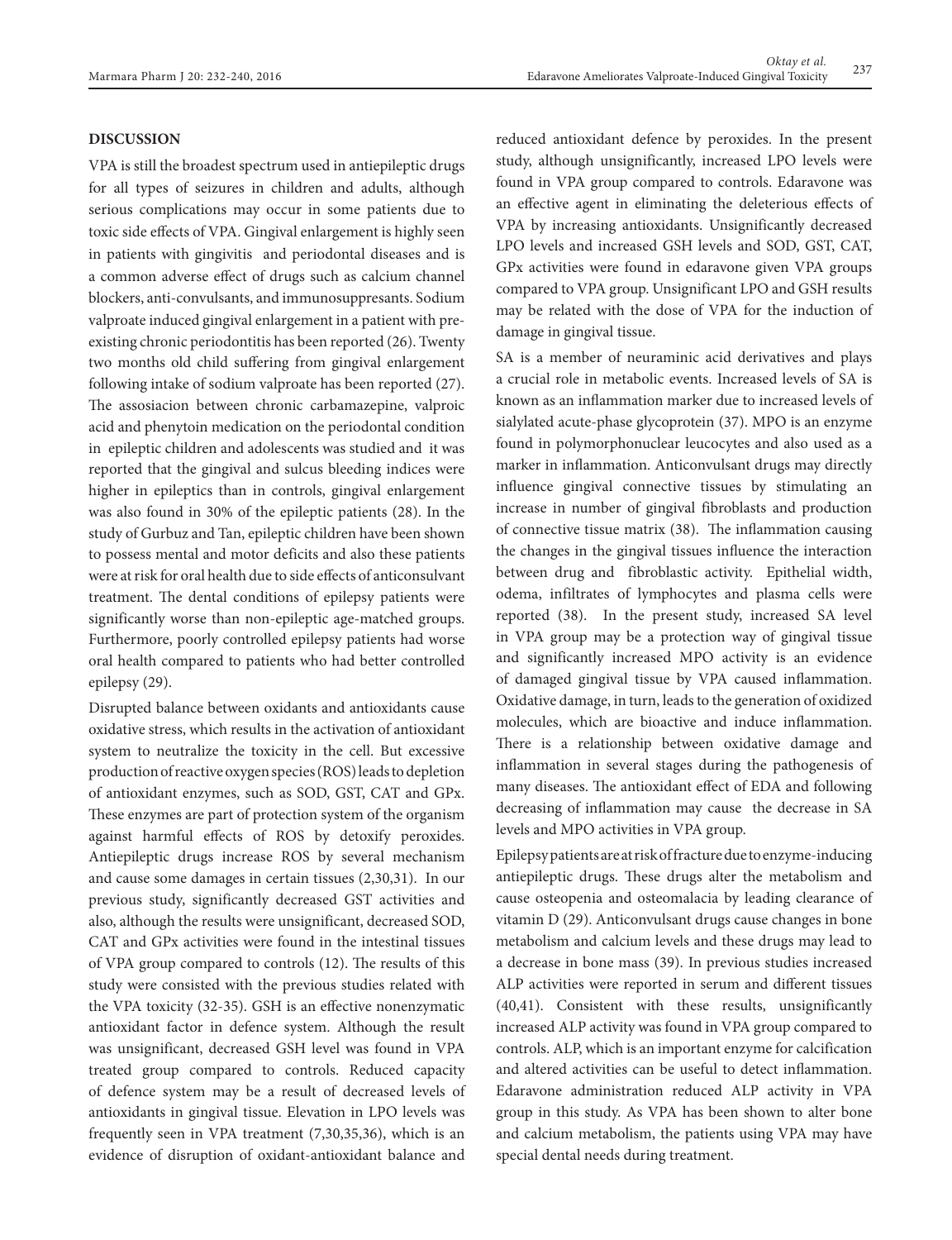ACP is an enzyme which is widely distributed in tissues. In many diseases, especially prostate cancer, diseases of bone, diseases of blood increased levels of ACP is found to be elevated (42). In the present study, significantly increased ACP activity was found in VPA group compared to controls. Applying of edaravone was effective in decreasing gingival ACP activity in the VPA group.

Na+/K+-ATPase is a membrane bound enzyme and has been identified in various human tissues  $(43)$ . The Na<sup>+</sup>/K<sup>+</sup>-ATPase, also known as the  $\text{Na}^*/\text{K}^+$  pump, converts the free energy of ATP into transmembrane ion gradients. Also, it is a signal transducer that modulates cell energy-transducing ion pump on the plasma membrane protein. It does not only maintains the membrane potential of excitable neuron and different cells but also is involved in reabsorption of Na<sup>+</sup> in the kidney (44) and in salivary glands (45). The interaction between the inducing drug and the fibroblastic activity is influenced by the inflammatory changes within the gingival tissues. Increasing gingival fibroblasts DNA synthesis may involve stimulation of Na+/K+-ATPase activity including phosphorylation of Na+ channels. This may be the reason of the significant increase of Na+/K+-ATPase activity found in VPA group compared to controls in the present study. Na+/ K+-ATPase activity was decreased in edaravone applied VPA

**Edaravon, valproik asit nedeniyle oluşan dişeti toksisitesini, oksidatif stresi, inflamasyonu ve doku hasarını azaltarak düzeltmektedir**

# **ÖZ**

Valproik asit (2-n-propilpentanoik asit, VPA) yaygın olarak kullanılan antiepileptik ilaçtır, çeşitli insan ve hayvan modellerinde oksidatif etkisi, oksidan ve antioksidan dengeyi bozduğunu bildiren bazı araştırmalar vardır. VPA gastrointestinal, nörolojik, hematolojik ve üreme sistemleri üzerinde potansiyel olumsuz etkilere sahiptir. Edaravone (3-metil-1-fenil-2-pirazolin-5-on, EDA) güçlü bir serbest radikal temizleyicidir. Bu çalışmada, VPA ile oluşturulan toksisite edaravon'un dişeti üzerine etkisi araştırıldı. Sprague Dawley dişi sıçanlar rastgele dört gruba ayrıldı: Kontrol grubu, EDA (30 mg / kg / gün) verilen grup, VPA (0.5 g / kg / gün) verilen grup, VPA + EDA (aynı dozda ve zaman) verilen grup. EDA ve VPA yedi gün boyunca intraperitoneal olarak verildi. Deneyin

# **REFERENCES**

- 1. Schachter SC. Currently available antiepileptic drugs. Neurotherapeutics 2007; 4: 4-11.
- 2. Gina L. Jones GL, Popli GS, Silvia MT. Lacosamide-induced valproic acid toxicity. Pediatr Neurol 2013; 48: 308-10.
- 3. Cengiz M, Yuksel A, Seven M. The effects of carbamazepine

group compared to VPA. EDA reversed this increase.

TF is a cell membrane component. It is a cellular initiator of coagulation and many tissues have TF activity (46-50). VPA cause hematological problems and coagulation defects are commonly seen in VPA treatment. VPA administration significantly increased TF activity compared to controls and decrased TF activity in gingival tissue was found in edaravone given VPA group compared to VPA group. Edaravone may be useful in reducing trombosis and coagulation problems.

### **CONCLUSION**

To our knowledge, there are few reports published on the effects of antiepileptic drugs on oral tissues. Dentists should carry out dental treatments to epiletic patients under antiepileptic drug treatment. Increased oxidant and inflammation marker levels and decreased antioxidant enzyme activities suggest the damage in gingiva caused by VPA treatment. EDA was effective in these parameters and it may be useful to prevent side effects of VPA in gingival tissues. EDA can be added to the new pharmaceutical formulations and may be used to alleviate stomatitis, gingivitis and buccal inflammations in dental clinics. However, further investigations in details are necessary.

8. gününde, tüm hayvanlar gece boyunca aç bırakıldı ve daha sonra anestezi altında sakrifiye edildi. Dişeti örnekleri alınarak homojenize edildi. Dişeti homojenatlarında total protein, lipid peroksidasyon (LPO), siyalik asit (SA) ve indirgenmiş glutatyon (GSH) düzeyleri ve katalaz (CAT), glutatyon-S-transferaz (GST), glutatyon peroksidaz (GPx), süperoksit dismutaz (SOD), miyeloperoksidaz ( MPO), alkali fosfataz (ALP), asit fosfataz (ACP), sodyum, potasyum ATPase (Na+ / K+ -ATPaz) ve doku faktörü (TF) aktiviteleri tayin edildi. VPA nın oluşturduğu artışlar MPO (p<0.01), ACP (p<0.01), Na+/K+-ATPaz (p<0.05) ve TF (p<0.01) aktiviteleri için istatistiksel olarak anlamlı olup, LPO seviyesi ve ALP aktivitesi için değildi. EDA verilmesi bu anormal artışları anlamlı olarak düzeltmiştir. Sonuç olarak VPA'nın oluşturduğu oksidatif ve inflamatuar dişeti hasarı EDA verilmesi ile geri döndürülmüştür.

**Anahtar kelimeler:** Dişeti, valproik asit, edaravon, oksidatif stres, inflamasyon

and valproic acid on the erythrocyte glutathione, glutathione peroxidase, superoxide dismutase and serum lipid peroxidation in epileptic children. Pharmacol Res 2000; 41: 423-5.

4. National Institutes of Health. Valproic Acid: MedlinePlus Drug Information. Last Accessed Nov 29 2012 http://www.nlm.nih. gov/medlineplus/druginfo/meds/ a682412.html; 2012.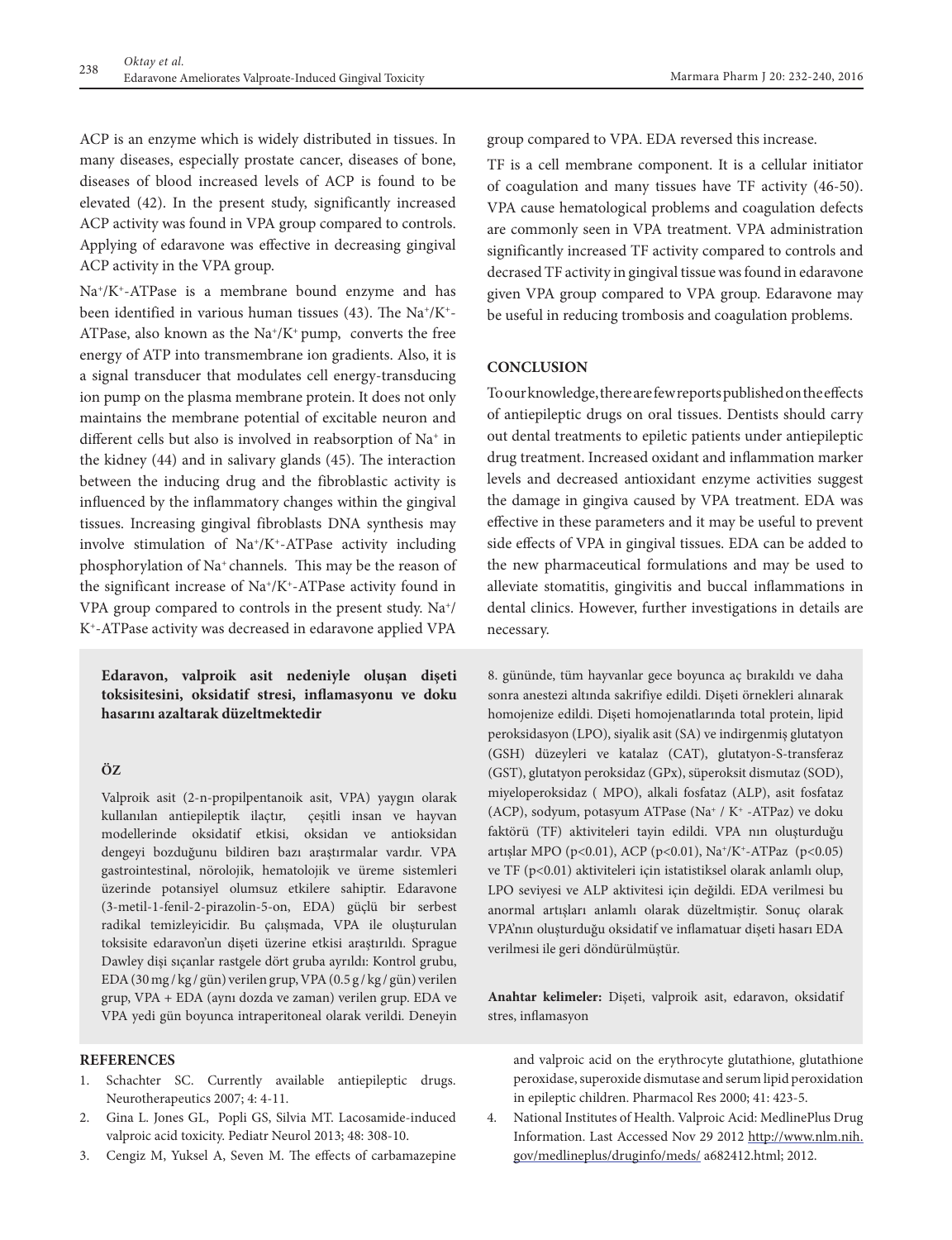- 5. Verrotti A, Scardapane A, Franzoni E, Manco R, Chiarelli F. Increased oxidative stress in epileptic children treated with valproic acid. Epilepsy Res 2008; 78: 171-7.
- 6. Schulpis KH, Lazaropoulou C, Regoutas S, Karikas GA, Margeli A, Tsakiris S, Papaaotiriou I. Valproic acid monotherapy induces DNA oxidative damage. Toxicology 2006; 217: 228-32.
- 7. Yuksel A, Cengiz M, Seven M, Ulutin T. Changes in the antioxidant system in epileptic children receiving antiepileptic drugs: two-year prospective studies. J Child Neurol 2001; 16: 603-6.
- 8. Anderson HH, Rapley JW, Williams DR. Gingival overgrowth with valproic acid: a case report. ASDC J Dent Child 1997; 64: 294-7.
- 9. Pellock JM, Brodie MJ. Felbamate: 1997 update. Epilepsia 1997; 38: 1261-4.
- 10. Andre LF Costa, Clarissa Lin Yasuda, Wendel Shibasaki, Ana Carla Raphaelli Nahás-Scocate, Claudio Fróes de Freitas, Paulo Eduardo Guedes Carvalho, Fernando Cendes. The association between periodontal disease and seizure severity in refractory epilepsy patients. Seizure 2014; 23: 227-30.
- 11. Kikuchi K, Tancharoen S, Takeshige N, Yoshitomi M, Morioka M, Murai Y, Tanaka E. The efficacy of edaravone (Radicut), a free radical scavenger, for cardiovascular disease. Int J Mol Sci 2013; 14: 13909-30.
- 12. Oktay S, Alev B, Tunali T, Emekli-Alturfan E, Tunali-Akbay T, Koc-Ozturk L, Yanardag R, Yarat A. Edaravone ameliorates the adverse effects of valproic acid toxicity in small intestine. Hum Exp Toxicol 2015; 34: 654-61.
- 13. Emekli-Alturfan E, Alev B, Tunali S, Oktay S, Tunali-Akbay T, Koc-Ozturk L, Yanardag R, Yarat A. Effects of edaravone on cardiac damage in valproic acid induced toxicity. Ann Clin Lab Sci 2015; 45: 166-72.
- 14. Lowry OH, Rosebrough NJ, Farr AL, Randall RJ. Protein measurement with the Folin phenol reagent. J Biol Chem 1951; 193: 265-75.
- 15. Yagi K. Assay for blood plasma or serum. Methods Enzymol 1984; 105: 328-37.
- 16. Beutler E. Glutathione in red cell metabolism. In: A Manual of Biochemical Methods. Editor: Beutler E. Grune and Strattion, New York. 1975, pp 112-114.
- 17. Mylorie AA, Collins H, Umbles C, Kyle J. Erythrocyte SOD activity and other parameters of copper status in rats ingesting lead acetate. Toxicol Appl Pharm 1986; 82: 512-20.
- 18. Habig WH, Jacoby WB. Assays for differentation of glutathione-S-transferases. Method Enzymol 1981; 77: 398-405.
- 19. Aebi H. Catalase in vitro. In: Methods of enzymatic analysis. Editor: Bergmeye HU. Verlag Chemie, 1974, pp:121-61974.
- 20. Paglia DE, Valentine WN. Studies on the quantitative and quantitative characterization of erythrocyte glutathione peroxidase. J Lab Clin Med 1967; 70: 158-68.
- 21. Warren L. The thiobarbituric acid assay of sialic acids. J Biol Chem 1959; 234: 1971-75.
- 22. Wei H, Frenkel K. In vivo formation of oxidized DNA bases in tumor promoter- treated mouse skin. Cancer Res 1991; 51: 4443-9.
- 23. Walter K, Schült C. Acid and alkaline phosphatase in serum

(two point method). In Methods of Enzymatic Analysis. Editor: Bergmeyer HU Academic Press, Inc. New York and London. 1974, pp 856-886.

- 24. Ridderstap AS, Bonting SL. Na+-K+-activated ATPase and exocrine pancreatic secretion in vitro. Am J Physiol 1969; 217: 1721-7.
- 25. Ingram GIC, Hills M. Reference method for the one stage prothrombin time test on human blood. Thromb Haemostasis 1976; 36: 237-8.
- 26. Joshipura V. Sodium valproate induced gingival enlargement with pre-existing chronic periodontitis. J Indian Soc Periodontol 2012; 16: 278-81.
- 27. Dhalkari CD, Ganatra PV. Sodium valproate induced gingival enlargement in 22 months old child. J Indian Soc Periodontol 2014; 18: 644-7.
- 28. Galas-Zgorzalewicz B, Borysewicz-Lewicka M, Zgorzalewicz M, Borowicz-Andrzejewska E. The effect of chronic carbamazepine, valproic acid and phenytoin medication on the periodontal condition of epileptic children and adolescents. Funct Neurol 1996; 11: 187-93.
- 29. Gurbuz T, Tan H. Oral health status in epileptic children. Pediatr Int 2010; l52: 279-83.
- 30. Hamed SA, Abdellah MM, El-Melegy N. Blood levels of trace elements, electrolytes, and oxidative stress/antioxidant systems in epileptic patients. J Pharmacol Sci 2004; 96: 465-73.
- 31. Liu CS, Wu HM, Kao SH, Wei YH. Serum trace elements, glutathione, copper/zinc superoxide dismutase, and lipid peroxidation in epileptic patients with phenytoin or carbamazepine monotherapy. Clin Neuropharmacol 1998; 21: 62-4.
- 32. Pippenger CE, Meng X, Von Lente F, Rothner AD. Valproate therapy depresses GSH-Px and superoxide dismutase enzyme activity. A possible mechanism for VPA induced idiosyncratic drug toxicity. Clin Chem 1989; 35: 1173.
- 33. Cotariu DS, Evans JL, Marcus ZO. Early changes in hepatic redox homeostasis following treatment with a single dose of valproic acid. Biochem Pharmacol 1990; 40: 589-93.
- 34. Chaudhary S, Parvez S. An in vitro approach to assess the neurotoxicity of valproic acid-induced oxidative stress in cerebellum and cerebral cortex of young rats. Neuroscience 2012; 225: 258-68.
- 35. Raza M, Al-Bekairi AM, Ageel AM, Qureshi S. Biochemical basis of sodium valproate hepatotoxicity and renal tubular disorders: Time dependence of peroxidative injury. Pharmacol Res 1997; 35: 153-7.
- 36. Tong V, Teng XW, Chang TKH, Abbott FS. Valproic acid I: Time course of lipid peroxidation biomarkers, liver toxicity, and valproic acid metabolite levels in rats. Toxicol Sci 2005; 86: 427-35.
- 37. Schauer R, Kelm S, Reuter G, Roggentin P, Shaw L. Biochemistry and role of sialic acid. In: Biology of sialic acids. Editor: Rsebberg A. Plenum Publishing Corp. New York, 1995.
- 38. Van der Wall EE, Tuinzing DB, Hes J. Gingival hyperplasia induced by nifedipine, an arterial vasodilating drug. Oral Surg Oral Med Oral Pathol 1985; 60: 38-40.
- 39. Oner N, Kaya M, Karasalihoglu S, Karaca H, Celtik C,